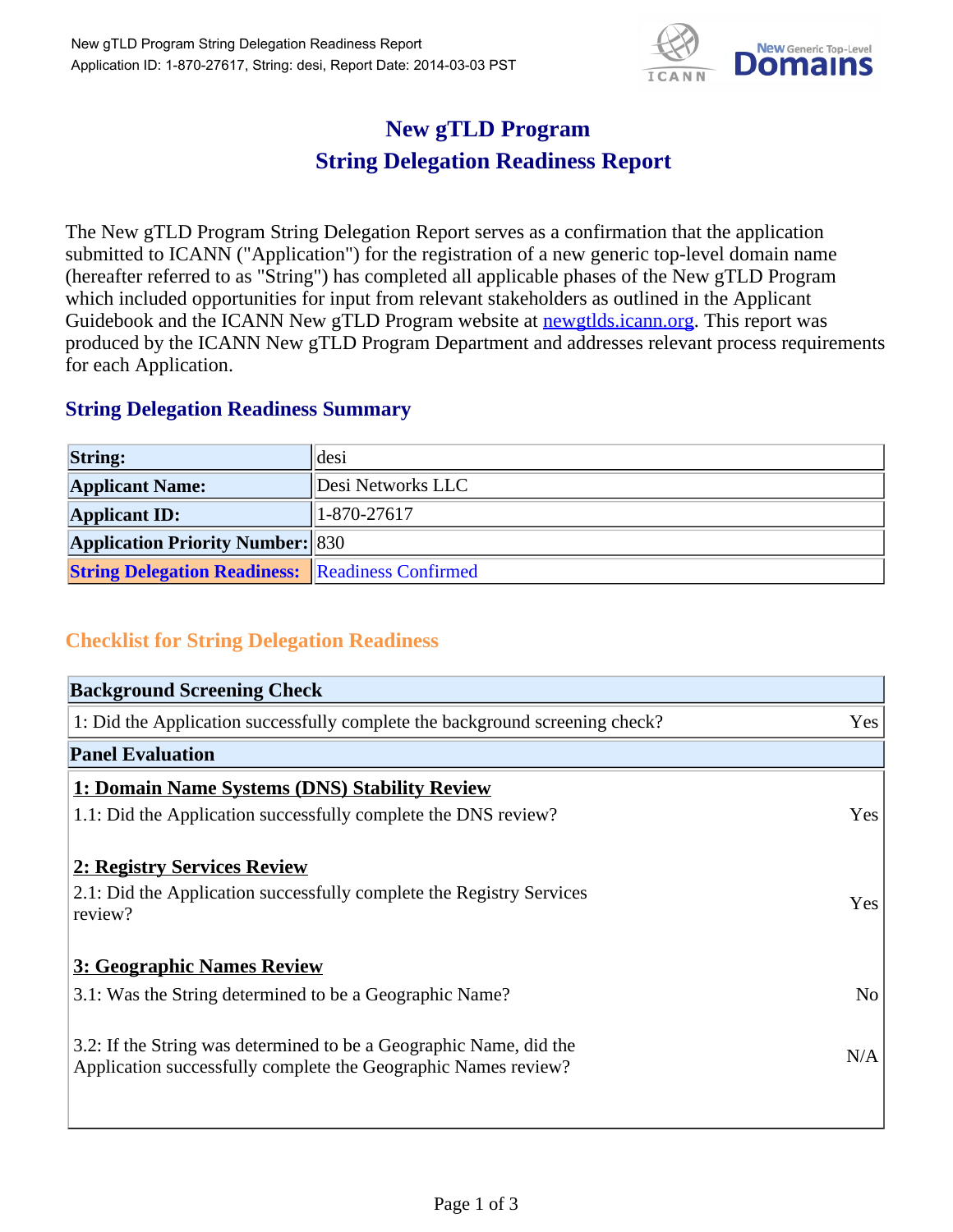

| 4: Financial Review<br>$\vert$ 4.1: Did the Application successfully complete the Financial Capability<br>review?                                                                                                                                                                                                                                            | <b>Yes</b> |
|--------------------------------------------------------------------------------------------------------------------------------------------------------------------------------------------------------------------------------------------------------------------------------------------------------------------------------------------------------------|------------|
| <b>5: Technical Review</b><br>5.1: Did the Application successfully complete the Technical and<br><b>Operation Capability review?</b>                                                                                                                                                                                                                        | Yes        |
| <b>6: String Similarity Review</b><br>$\vert$ 6.1: Was the Application determined to not be confusingly similar to other<br>applied for strings, including through String Confusion Objections?                                                                                                                                                              | No         |
| 6.2: If the Application was determined to be confusingly similar to other<br>applied for strings, including through String Confusion Objections, did the<br>Application prevail in the string contention resolution process (CPE,<br>Auction, and/or Self-Resolution of String Contention via<br>withdrawal/termination of all other members in contention)? | Yes        |

| <b>Public Comment Period</b>                                                                                                                                                                   |                |
|------------------------------------------------------------------------------------------------------------------------------------------------------------------------------------------------|----------------|
| 1: Was the public provided an opportunity to submit comments on the Application?                                                                                                               | Yes            |
| 2: Were comments for the Application considered by evaluation panels?                                                                                                                          | Yes            |
| <b>Objection Process</b>                                                                                                                                                                       |                |
| 1: Were objections filed against the Application?                                                                                                                                              | N <sub>o</sub> |
| 2: If objections were filed against the Application, did Applicant prevail in the dispute<br>resolution proceedings for all Legal Rights, Limited Public Interest and Community<br>Objections? | N/A            |
| Governmental Advisory Committee (GAC) Advice                                                                                                                                                   |                |
| 1: Did the GAC have an opportunity to provide advice for the Application?                                                                                                                      | Yes            |
| 2: Did the GAC provide consensus GAC advice that the String should not be approved by<br>the ICANN Board?                                                                                      | N <sub>o</sub> |
| 3: If the GAC provided consensus GAC advice to the ICANN Board, did the ICANN Board<br>(or New gTLD Program Committee) accept the GAC advice?                                                  | N/A            |
| <b>Accountability Mechanisms</b>                                                                                                                                                               |                |
| 1: Was the Application the subject of a complaint or review through one of ICANN's<br>accountability mechanisms (Reconsideration or Independent Review)?                                       | N <sub>0</sub> |
| 1.1: If yes, did the BGC, ICANN Board or New gTLD Program Committee determine that<br>the Application should not proceed to contracting?                                                       | N/A            |